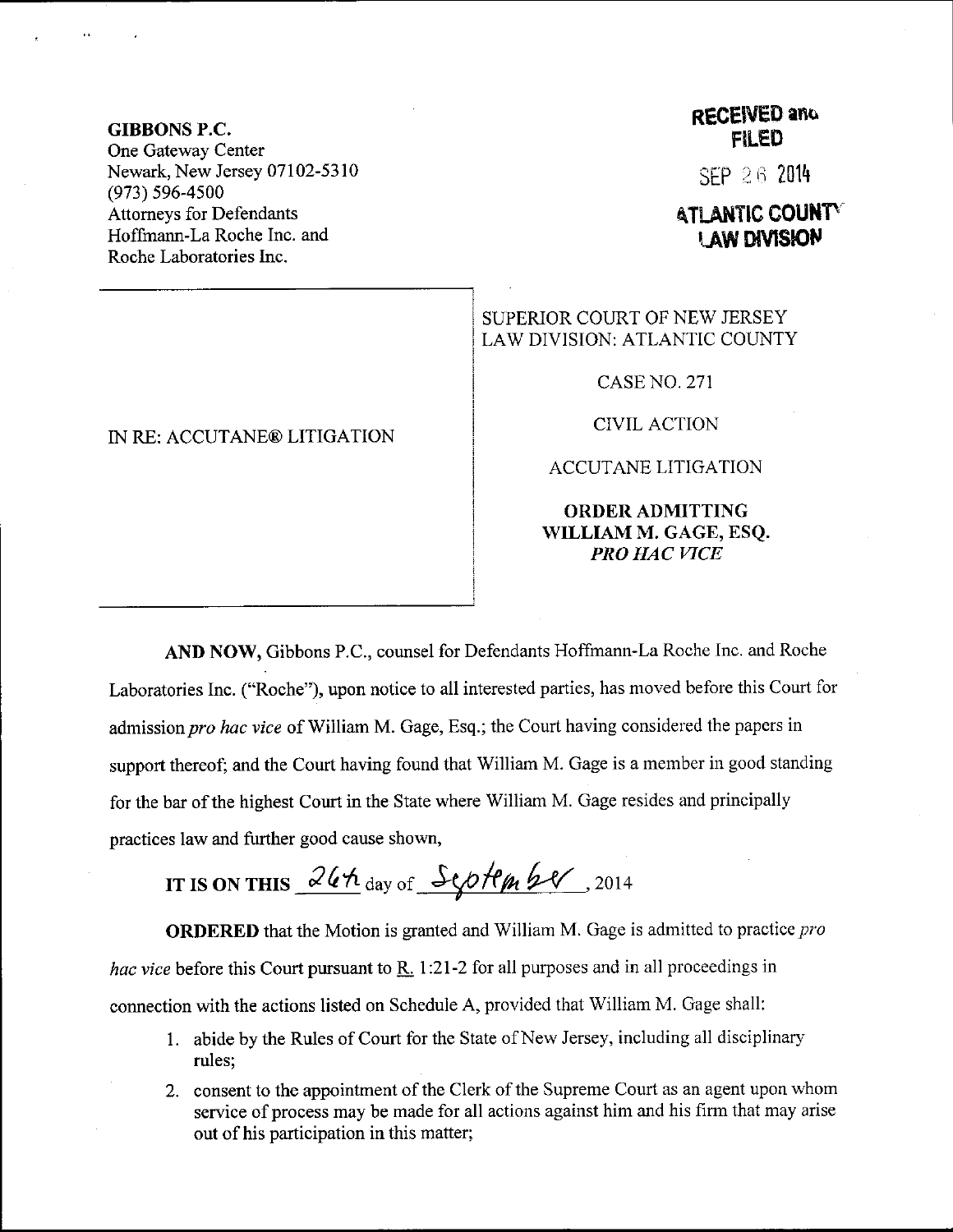- 3. notify the Court immediately of any matter affecting his standing before this Court; and
- 4. have all pleadings and other papers filed in the Court signed by an attorney-at-law of this Court employed by the firm of Gibbons P.C., who shall be responsible for the conduct of William M. Gage; and it is further

**ORDERED** that William M. Gage shall make payment of fees as provided in the New

Jersey Rules of Court, R. 1:28-1(b), 1:28-2 and 1:28B-1(e), within thirty (30) days of the date of this Order; and it is funher

ORDERED that the Clerk of this Court shall forrvard a copy of this Order to the

Treasurer of the New Jersey Fund for Client Protection; and it is further

ORDERED that copies of this Order shall be served by attorneys for Roche upon all counsel of record within seven (7) days of the receipt thereof.

Mur Coh

[ ] Opposed

[ ] Unopposed